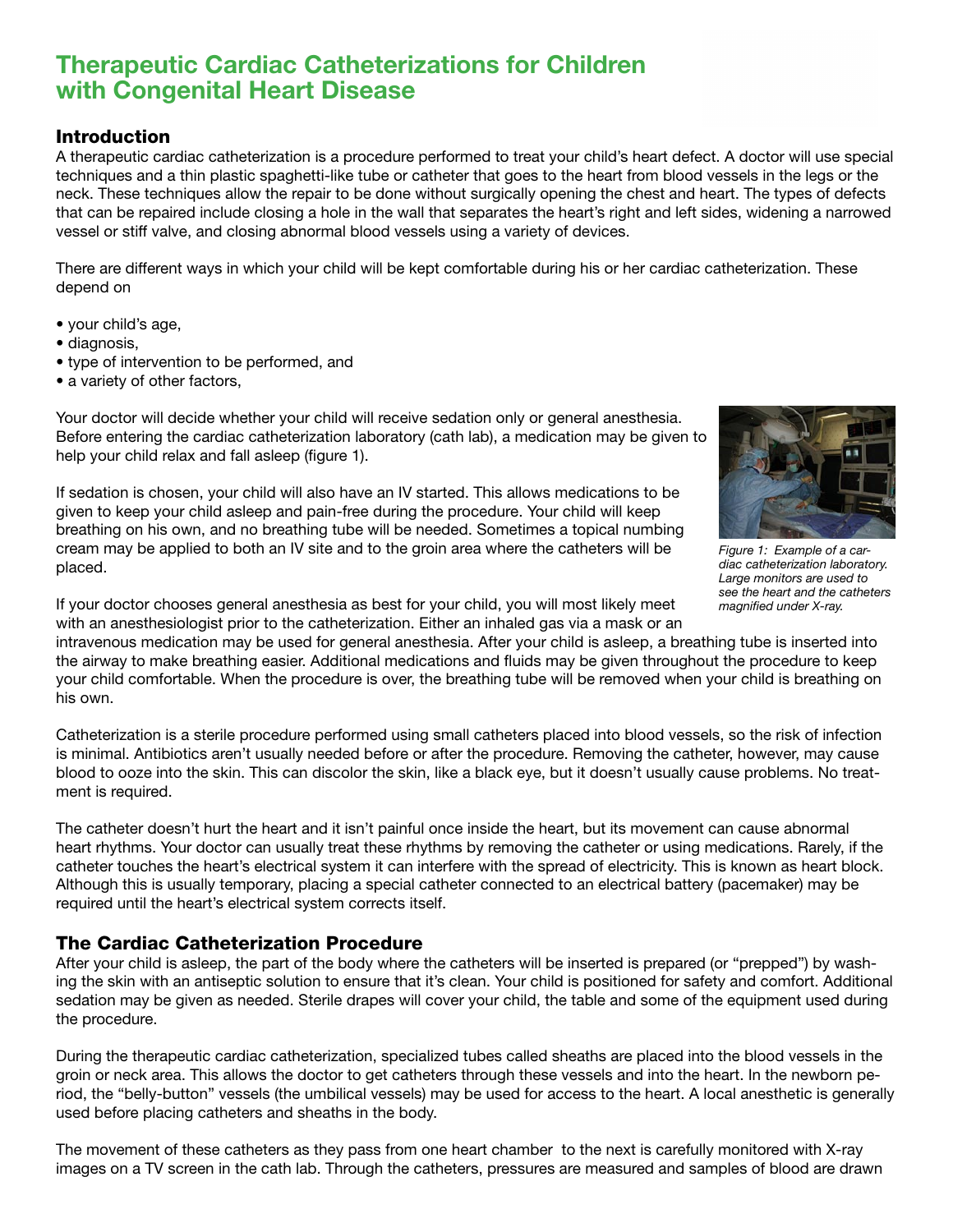from various sites within the heart. This gives the doctor valuable information about your child's heart function and the blood flow through the heart and lungs. Contrast (X-ray dye) is injected through the catheters to get a clear movie picture of the internal heart structures to identify where the defect is and how severe it is. This information helps your doctor determine the best way to treat the defect.

In the following pages, various types of therapeutic cardiac catheterizations are covered. Your doctor will discuss the risks and benefits of the procedure.

When the procedure is complete, all catheters and sheaths are removed. This is similar to removing an IV. For several minutes pressure is put on the spot where the catheters were inserted. To prevent bleeding, a pressure dressing may be applied.

Your child is then transferred to a stretcher and taken to the recovery area.

#### Therapeutic Cardiac Catheterization

In the last two decades, tremendous medical advances have been made. These allow congenital heart defects to be treated in the cath lab without surgery.

#### Valvuloplasty or Balloon Valvotomy

This procedure is done to open a narrowed heart valve. Any of the heart's four valves can be narrowed. However, this procedure is most often used to open the valves connecting the heart to the lungs (pulmonary valve) or to the body (aortic valve). These narrowings occur because the valve leaflets don't open up completely. This makes it harder for the heart to pump blood to the lungs or to the body (figure 2a). The narrower the valve, the more pressure it takes to pump the blood through it. It's like asking someone to breathe through a straw. The narrower the straw, the harder it is to breathe.

To open the narrowed valve, a special catheter with a balloon attached to its end is used.

This catheter is advanced from a blood vessel in the groin or neck through the narrowed valve. Then the balloon is inflated to widen the opening.

A picture of the valve is first taken and the size of the valve is measured carefully to select the correct-size balloon. If the balloon is too small, the opening may still not be big enough. If the balloon is too large, the valve may be damaged or the vessel may be torn. The balloon is inflated for only a few seconds, *artery (PA).* then it is deflated and removed (figure 2b).



*Figure 2a: Picture in the right ventricle (RV) looking from the side shows severe obstruction to flow through the pulmonary valve (PV), with only a pin-hole size opening into the pulmonary* 



*Figure 2b: A balloon is and inflated to widen the opening.*



*positioned through the valve removed and a picture in the Figure 2c: The balloon is right ventricle (RV) afterwards shows a wide opening at the pulmonary valve (PV).*

Pressures in the heart and pictures of the valve are repeated to assess the results (figure 2c).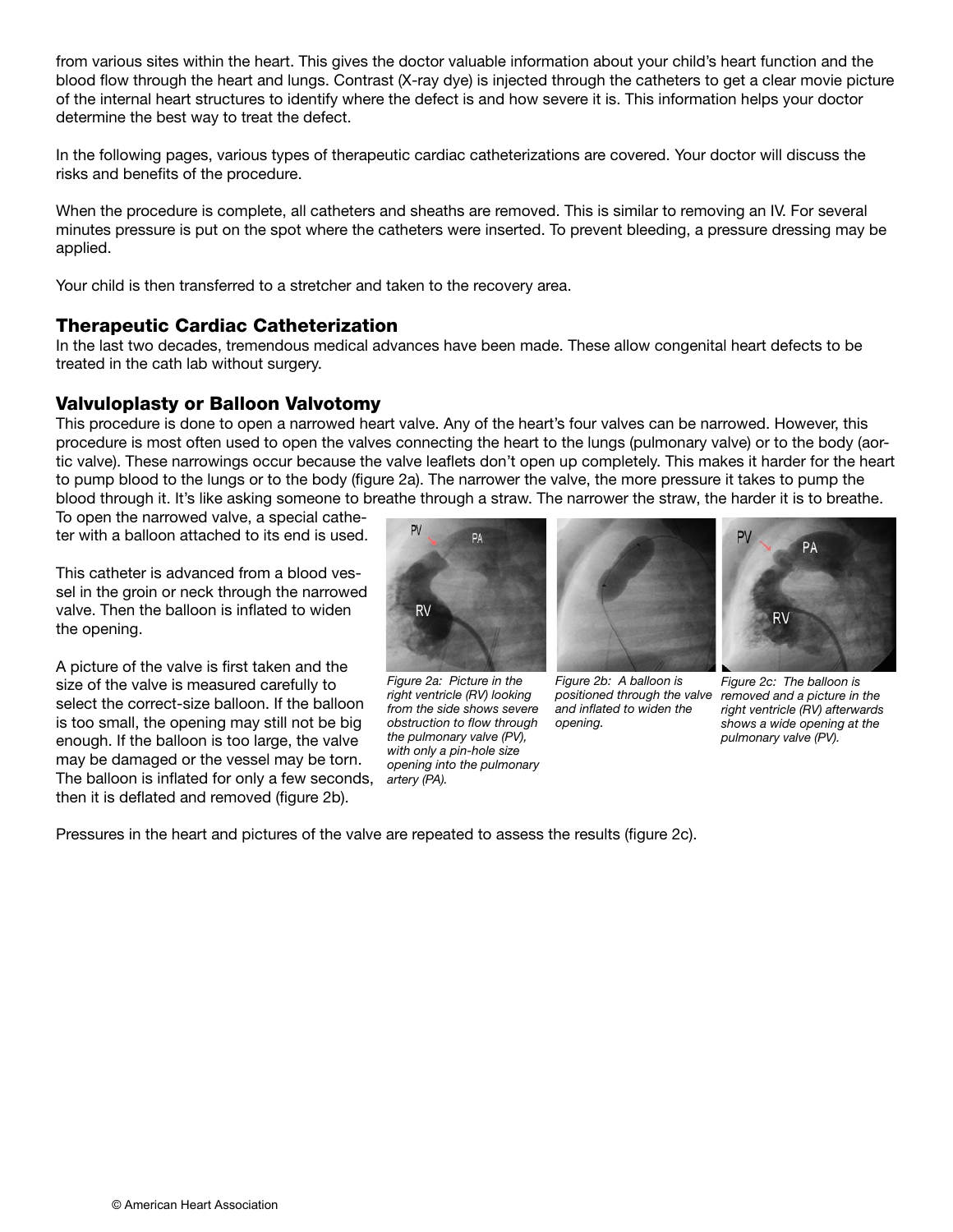# **Angioplasty**

This procedure widens a narrowed blood vessel. These narrowings are often associated with various congenital heart defects and can occur naturally or after surgery. Similar to a narrowed valve, a narrowed vessel restricts blood flow and causes the heart to work harder. Blood vessels that can be narrowed include

•the branch pulmonary arteries (vessels that send blood from the heart to the lungs),

•the aorta (major vessel that sends blood from the heart to the body),

•systemic veins (vessels that bring blood from the body back to the heart) and

•pulmonary veins (vessels that bring blood from the lungs back to the heart) (figure 3a).

The procedure is similar to a valvuloplasty in that a balloon catheter is placed inside the narrowed blood vessel and expanded to stretch open the vessel (figure 3b).

#### Stent Implantation

Sometimes, simply widening a narrowed blood vessel with a balloon isn't effective. The narrowing in the vessel may be too long or it might stretch out with the balloon but shrink again once the balloon is removed.

In this situation, a stent is used to provide structural support within the narrowed vessel to keep it wide open. Stents are metal mesh tubes. They're designed to stretch open inside a narrowed blood vessel and hold the vessel wall open (figure 4).

There are many types of stents, but the most common ones used in children are "balloon-expandable" stents. These are mounted onto a balloon and positioned at the site of narrowing through a long sheath. Then the balloon is inflated to expand the stent against the narrowed vessel wall (figures 5a, 5b, 5c, 6a, 6b). The stent is opened to the appropriate size depending on the patient's size. Then balloon is deflated and removed while the stent stays in the vessel to keep it from renarrowing. Your doctor will carefully measure the narrowed vessel to select the most appropriate-size stent and balloon.

*Figure 5a: A picture in the left pulmonary artery (LPA)* 



*inflated to expand the stent across the narrowing.* 



*Figure 5c: The balloon is removed and a picture after placing the stent (arrow) shows that the narrowing in the left pulmonary artery (LPA) has resolved.*



*Figure 3a: Picture in the aorta* 

*arrow). This condition is called coarctation of the aorta.*

*Figure 6a: A picture in the aorta (AO) shows a tight narrowing (arrow) called coarctation of the aorta.*



*(Ao) shows tight narrowing (red Figure 3b: Picture in the aorta (Ao) shows marked improvement after balloon inflation.*



*Figure 4: Example of a stent.*

*Figure 6b: After stent placement the narrowing is resolved (arrow).* 

After stent implantation, your child will usually be placed on a blood-thinning medicine, such as aspirin. This helps prevent clots from forming while the blood vessel wall heals over the stent during the next several months. As your child grows bigger, he or she can be brought back to the cath lab and the stents can be further widened to accommodate growth to adult size. Once implanted, stents can't be removed except by surgery.

Implanted stents don't activate metal detectors. Magnets and microwaves don't affect the stent or the surrounding heart tissue and blood vessels.

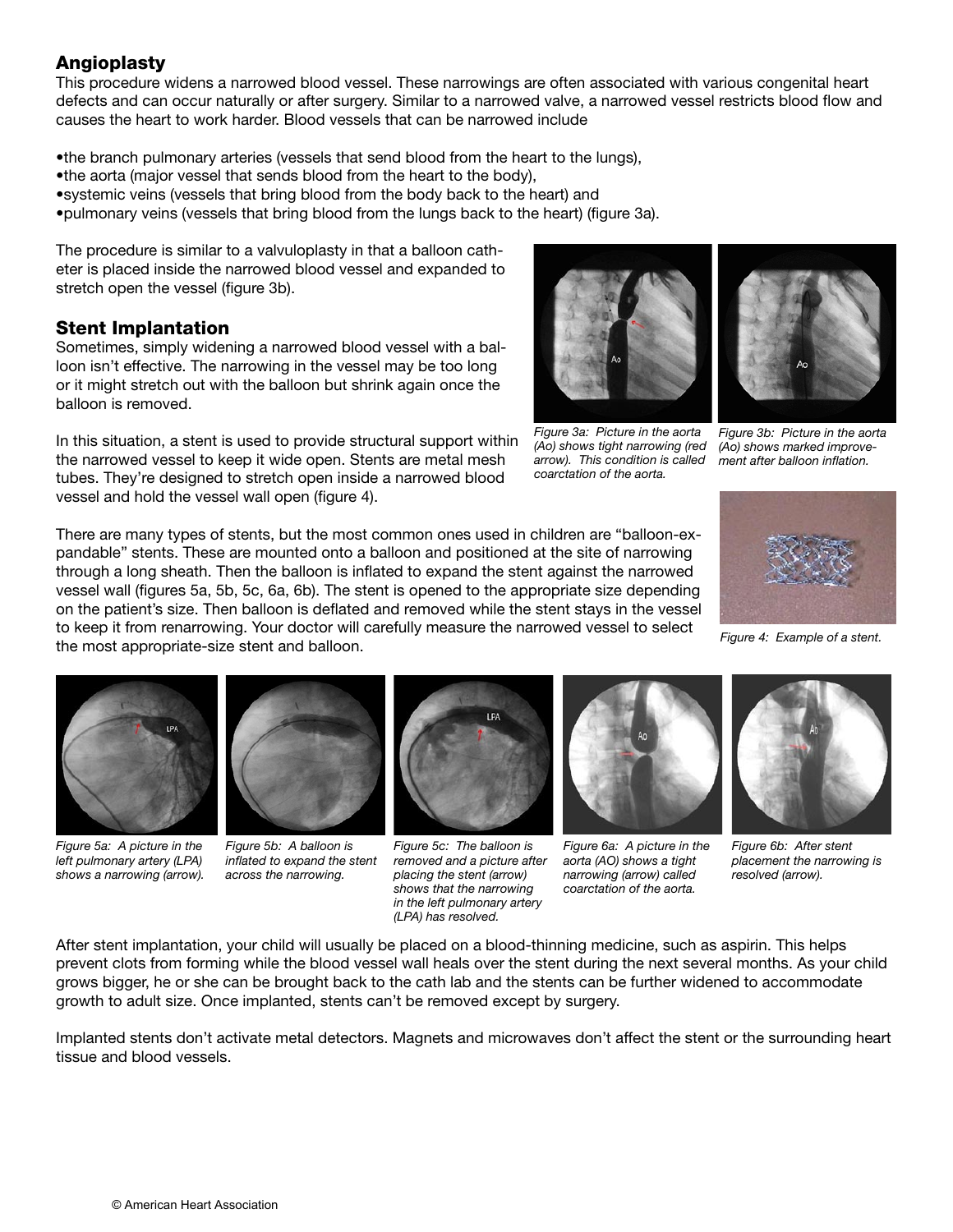#### Balloon and Blade Septostomy

In some special circumstances, it's necessary to create a larger hole between the walls of the heart's upper chambers (the right and left atrium). Special balloons and blade catheters are used to create these openings to increase blood flow between the heart's upper chambers. This procedure can be performed in the cath lab or by the bedside in the intensive care unit under ultrasound guidance.

#### Valve Perforation

Some patients are born with a completely blocked pulmonary valve. This is called pulmonary atresia. When this occurs and blockage is due to a thin membrane of the valve, the blocked valve can be opened in the cardiac cath lab using radiofrequency perforation. This technique uses a special catheter that can generate heat to create a small opening in the blocked valve. Then the catheter can be placed across the valve and the opening enlarged using the same technique as described in the Valvuloplasty section. When the blockage is due to a thickened abnormal valve, it may not be feasible to make an opening and surgery might be needed.

#### Occlusion Procedures

These procedures are used to plug up (or close) an unwanted opening or connection in the heart or in blood vessels. These heart defects can be closed using a variety of devices:

# 1. Secundum Atrial Septal Defect (ASD)

This is a defect in the wall separating the heart's upper chambers. If this opening exists, blood flows abnormally from the left side to the right side, causing the right heart to work harder and less efficiently. Over many years, the pressure in the right heart increases, the heart enlarges and abnormal rhythms can occur. The pressures in the lungs can increase too, and eventually right heart failure can develop.

A catheter device can be used to close this defect (figure 7). The first step in closing an ASD is to measure the size of the defect with pictures taken inside the heart and with ultrasound images taken with a probe placed either down the throat (transesophageal echocardiogram in figure 8) or within the heart (intracardiac echocardiogram). A special sizing balloon is also used to measure the "stretched diameter" of the defect so that the most appropriate size device is selected to provide the best fit.



*Figure 7: (Courtesy of AGA Medical Corporation) The 4 drawings illustrate closure of an atrial septal defect using the Amplatzer Septal Occluder. First, the left atrial disc of the device is opened*  within the left atrium. Then, the device is brought back towards the septum so that the disc will *lay against the septum. The right atrial disc of the device is then formed, so that the septum sits between both discs, with the device now closing the hole. Once the device is confirmed to be in good position, it is released.*



*seen by transesophageal echocardiogram prior to device closure (left hand side), and following device closure (right hand side). In the first image the hole is shown between the left atrium (LA) and right atrium (RA), with flow (blue) from LA to RA across the defect. In the second image, a device is seen in good position, closing the hole effectively, as no flow can now be seen across the defect.* 

The device is delivered through a long sheath placed from a blood vessel in the groin. It's positioned using X-ray and ultrasound images. Once it's properly positioned, it's released. Pictures are repeated to check for complete sealing.

Occasionally, a small leak across the defect is noted right after implant. This usually seals off over the next few weeks to months. This procedure is commonly performed on an outpatient basis or with an overnight hospital stay.

Patients are usually kept on a mild blood thinner such as aspirin for about six months while the body heals over the device.

A listing of current FDA-approved devices is included in the addendum.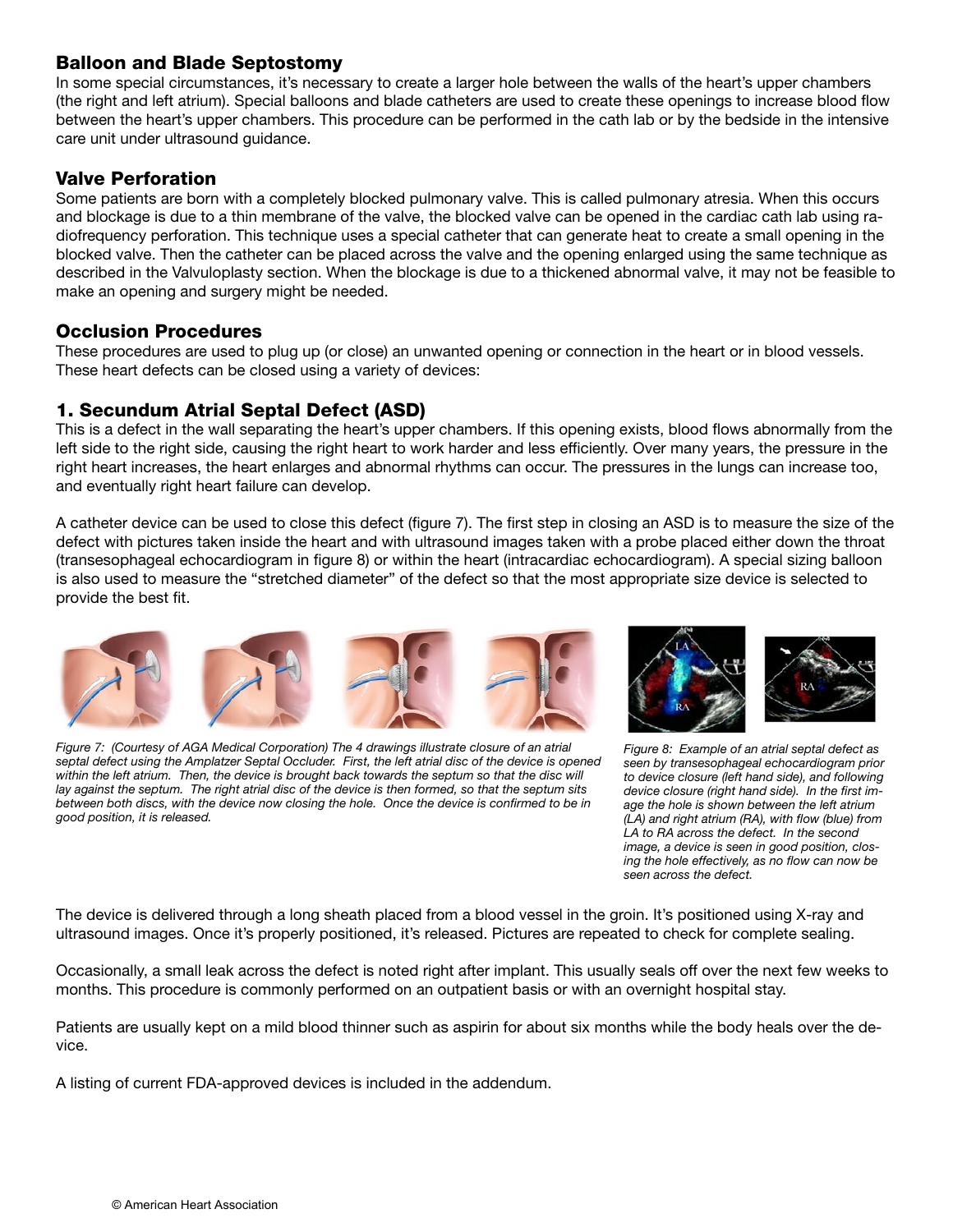# 2. Patent Foramen Ovale (PFO)

This is a small, naturally occurring opening in the wall separating the heart's upper chambers. This hole is present in all newborns; by adulthood it should have sealed shut. In 10–25 percent of people, the opening remains unsealed and blood can flow from the heart's right to left side under special circumstances.

There are no symptoms associated with a PFO. It's not a heart defect, and doesn't increase the heart's workload. However, in rare circumstances it can be a source of a stroke. If a blood clot forms in the veins, the clot can travel to the right side of the heart and cross this hole to the left side, then go into the brain to cause a stroke. Currently there are no medical indications to close a PFO just because it exists. But if a PFO is found after a stroke, it may be recommended to have the opening closed. The benefits and risks of closing a PFO in stroke patients is being studied.

# 3. Fenestrated Fontan

This is a unique circumstance reserved for patients with complex congenital heart disease involving a single ventricle. The Fontan baffle or conduit is surgically placed to direct blood flow from the body to the lungs. The fenestration is a small hole in the Fontan baffle that the surgeon strategically creates to allow a small amount of blood to flow from the Fontan baffle directly to the left heart without going through the lungs (figure 9a, 9b). This is generally thought to benefit the patient, especially early after surgery.

Once the patient has recovered from the operation, your cardiologist may feel the fenestration is no longer needed and should be closed.

# 4. Ventricular Septal Defects (VSD)

© American Heart Association

This is a defect in the wall separating the heart's two lower chambers (ventricles). Blood flows abnormally from the (higher pressure) left side to the (lower pressure) right side through the defect. This causes the entire heart to work harder and less efficiently. In general, compared to an ASD of the same size, significantly more blood flow crosses a VSD. This is because the pressure difference between the two ventricles is much more than the difference between the two atria.

Since the right heart sends the extra blood flow to the lungs, these get congested due to the extra volume of blood going through them. The amount of blood flow also depends on the size of the defect.

Many defects will get smaller on their own or even close in the first two years of life and may never need treatment. However, the larger defects typically need to be closed because if they aren't, they cause heart failure. If large defects are left untreated over many years, the pressures in the right heart and in the lungs will increase, the heart will become enlarged and thickened, and a severe condition called pulmonary hypertension may occur.

Surgery is still the most common way to close these defects. Depending on the shape and location of the VSD, few can actually be closed without surgery using a device. In particular, some types of muscular VSDs can be closed in the cardiac catheterization laboratory with a procedure similar to that of closing an ASD (figures 10a, 10b).

X-ray images and a transesophageal or intracardiac echocardiogram are used to guide the delivery of the device. A special sizing balloon can be used to measure the "stretched diameter" of the defect so the most appropriate size device is selected for the best fit. The device is delivered through a long sheath placed from a blood vessel either in the neck or groin, depending on the exact location of the VSD. Once the device is in proper position, it's released. Just as in ASD closures, patients are kept on mild blood thinner such as aspirin for about six months while the body heals over the device.

*septal defect (arrow and for blood to go from the Figure 10b: Two devices were implanted (arrows). The picture in the left ventricle (LV) a year later shows no significant flow left through the holes (\*). The right ventricle no longer fills from the left ventricle.* 

*Figure 9a: Picture in the Fontan baffle (Fontan) shows a fenestration (arrow), through which low oxygen blood flows to the left atrium (LA), lowering the oxygen levels in the body.*

*Figure 9b: Immediately after closure with a device (arrow) there is less flow through the opening. It is expected that healing will take place and close the hole completely. \*Right Pulmonary Artery; LPA: Left Pulmonary Artery; LA: Left Atrium.* 



*Figure 10a: Picture in the left ventricle (LV, red dotted area) shows multiple holes in the septum or ventricular* 

*\*). These holes allow* 

*the aorta (Ao).*

*left ventricle to the right ventricle (RV, blue dotted area), instead of going to* 



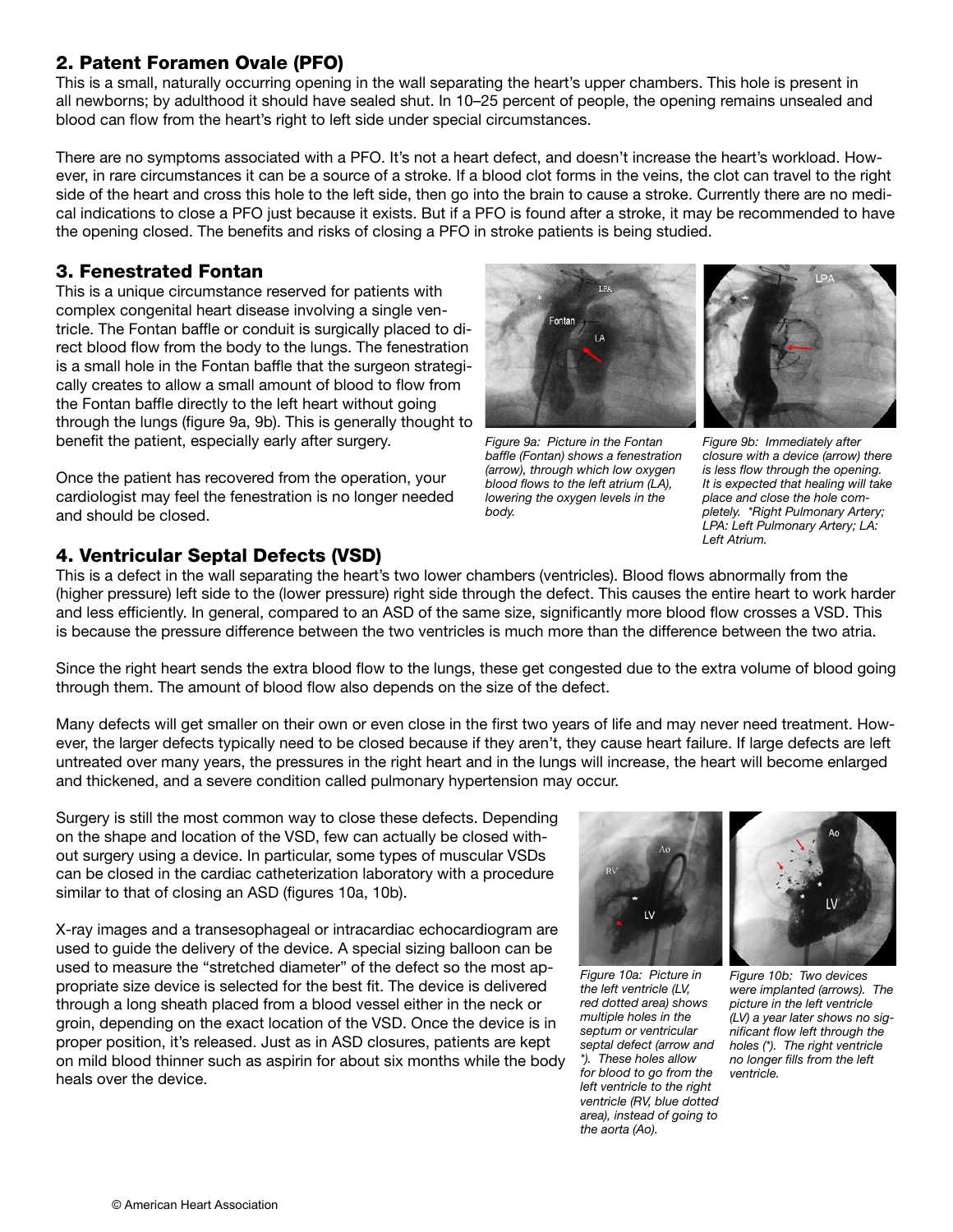# 5. Patent Ductus Arteriosus (PDA)

This is a naturally occurring blood vessel that connects the major blood vessel leaving the heart and going to the lungs (the pulmonary artery) and major blood vessel leaving the heart and going to the body (the aorta). This vessel is present in all newborn infants; it should close within a few days after birth. However, in some patients, this vessel remains open and shunts blood away from the aorta to the pulmonary artery. This can lead to heart failure and/or risk a heart infection during a lifetime. X-ray pictures of the PDA are taken and its dimension is measured carefully to select the appropriate-size device to implant (figures 11a, 11b, 11c).



*Figure 11a: Picture in aorta (Ao) as seen from the side shows an open PDA (arrow), with blood flowing from the aorta to the pulmonary artery (PA).*



*Figure 11b: A coil is implanted in the PDA (arrow).*



*Figure 11c: After delivery of the coil, a picture in the aorta shows that the coil closed the PDA completely, and there is therefore no further blood flow from the aorta to the pulmonary artery.*

This device is delivered through a long sheath from a blood vessel in the groin. Once the device is in a stable position within the PDA, it's released (figure 12a, 12b). Your child won't need to take additional medications such as aspirin after this procedure.

People with these implanted devices can still use microwave ovens or magnets. The devices aren't affected by metal detectors or MRI scans.

# Other Closure Procedures

Other abnormal blood vessels occasionally need to be plugged. They include the vessels listed below. For the most part, coils are used.

# 1. Aorto-Pulmonary Collaterals



*Figure 12a: (Courtesy of AGA Medical Corporation) This graph illustrates a PDA being closed by a device occluder.*



*Figure 12b: This picture in aorta (Ao) shows a PDA closed with a device occluder (arrow). There is no residual flow across the PDA.*

These are abnormal blood vessels that go from the aorta (the large artery that supplies oxygenated blood to the body) to the pulmonary arteries (which are blood vessels that take used blood from the heart back to the lungs for oxygen). These collateral vessels cause the heart to work harder that it should. In certain situations they need to be eliminated.

# 2. Venous Collaterals

These abnormal vessels form off veins. (Veins are blood vessels that return used blood or oxygen poor blood from the body back to the heart.) and go to the left heart or into blood vessels that bring oxygen-rich blood back to the left heart. As a result, some oxygen-poor blood gets into the body and mixes with the oxygen-rich blood. This gives a patient's skin a bluish appearance. These collaterals are mostly found in patients after surgery for a single ventricle.

#### 3. Arterio-Venous Malformations

Arteries are vessels that bring oxygenated blood to the body. Veins are vessels that return oxygen-depleted blood back to the heart. Arterio-venous malformations are generally a network of abnormal blood vessels that communicate between arteries and veins. These abnormal vessels cause the heart to work harder than it needs to. They should be eliminated when possible.

# After Catheterization

When your child arrives in the recovery area, he or she will be monitored closely. If your child was put to sleep using general anesthesia, the breathing tube will be removed as soon as your child is breathing on his own. Your child will probably be sleepy for the next few hours. It's important to let your child lie quietly to prevent bleeding at the catheterization site. A pressure bandage may be applied to the site.

After your child wakes up, small amounts of clear liquids are offered at first. This will grade into a regular diet as tolerated. If nausea or vomiting occurs, the oral fluids may be continued for a period of time before your child tries to eat again. Occasionally, a medicine to prevent further nausea and vomiting may be given.

The IV will be removed before discharge.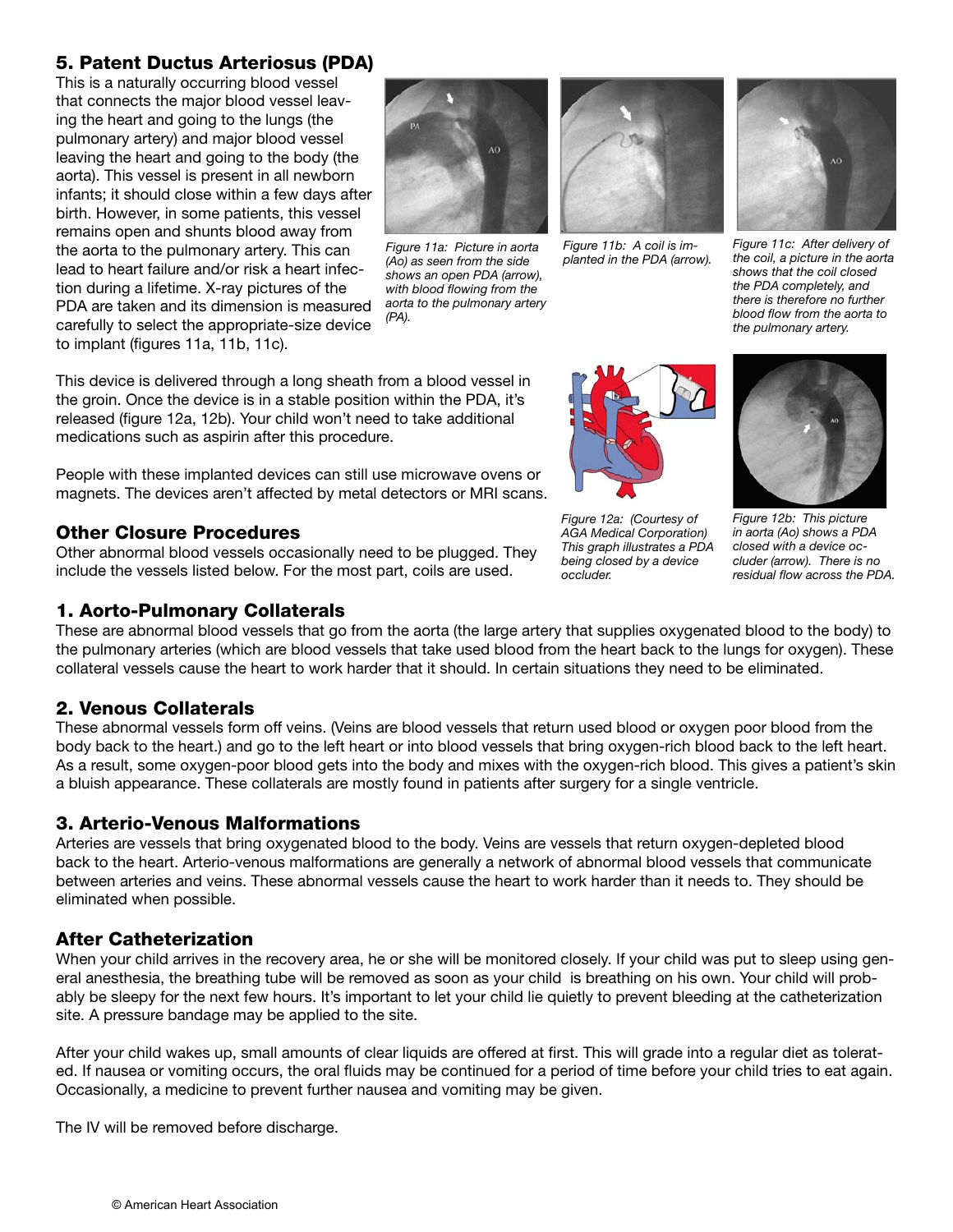



*Courtesy of AGA Medical Corporation Courtesy of AGA Medical Corporation Courtesy of NMT Medical Corporation*

*from the front (A) or from the side while pulling from each end (B).*

*Figure 13: Photograph of an Amplatzer Septal Occluder as seen* 

*Figure 14: Photograph of the CardioSEAL Septal Occluder, as seen from the front.* 



*Figure 15: Picture illustrates an Amplatzer Duct Occluder, attached to the delivery catheter.*

# **Discharge**

After many therapeutic cardiac catheterizations, patients can be discharged later that same day. Sometimes an overnight hospital stay is required. Your doctor will decide when your child can go home.

Before your child leaves to go home, your doctor or nurse will give you instructions on how to take care of the dressing and the insertion site. Generally, this site should be kept clean and dry and watched for signs of infection such as redness, swelling, tenderness and drainage. There may be bruising and mild discomfort where the catheter was inserted, but this usually goes away in the next few days. It's not uncommon to have a low-grade fever for the first 24 hours after a catheterization. You'll be given instructions about how to take care of the fever or discomfort, when to bathe or swim, and what kinds of activities to avoid. For infants, the diaper should be kept dry for the first few days after the procedure to avoid contamination at the catheter insertion site.

If you have any questions or concerns about your child's health, feel free to contact your cardiologist.

#### ASD

The Amplatzer Septal Occluder is an FDA-approved device for ASD occlusion (figure 13; also refer to figures 7 and 8).

This device looks like two disks woven together at its center. It's made out of Nitinol, a nickel-titanium alloy. This metal can be bent out of shape (such as by being squeezed into a tiny catheter) and then, when it's released, it will spring back to its original shape. Inside the two disks are patches of Dacron sewn on for enhanced occlusion. The Gore Helex Septal Occluder is another device recently approved for ASD closure. The device is made of a patch material supported by a flexible nitinol wire with circular shape. Another device for ASD occlusion undergoing investigational trials is the STARFlex Occluder.

#### PFO

Devices available for this procedure, which have been approved by the FDA under Humanitarian Device Exemption regulations, include: The Amplatzer PFO Occluder and the CardioSEAL Septal Occluder (figure 14).

The Amplatzer PFO Occluder is similar to the other Amplatzer devices. The difference is the shape. The center is thinner and the right disk is slightly larger than the left one.

The CardioSEAL is also a double disk made of a Dacron patch sewn onto a stainless steel frame. It looks like two umbrellas facing each other and attached at the center. The device can be folded down to fit into a long thin tube for delivery. The technique of delivery is similar to that of ASD closures.

#### Fenestrated Fontan

Devices available for closing the fenestration include the CardioSEAL (figure 14; also refer to figures 9a and 9b) and the Amplatzer Septal occluders. Again, the techniques are similar to those used to close a PFO or ASD.